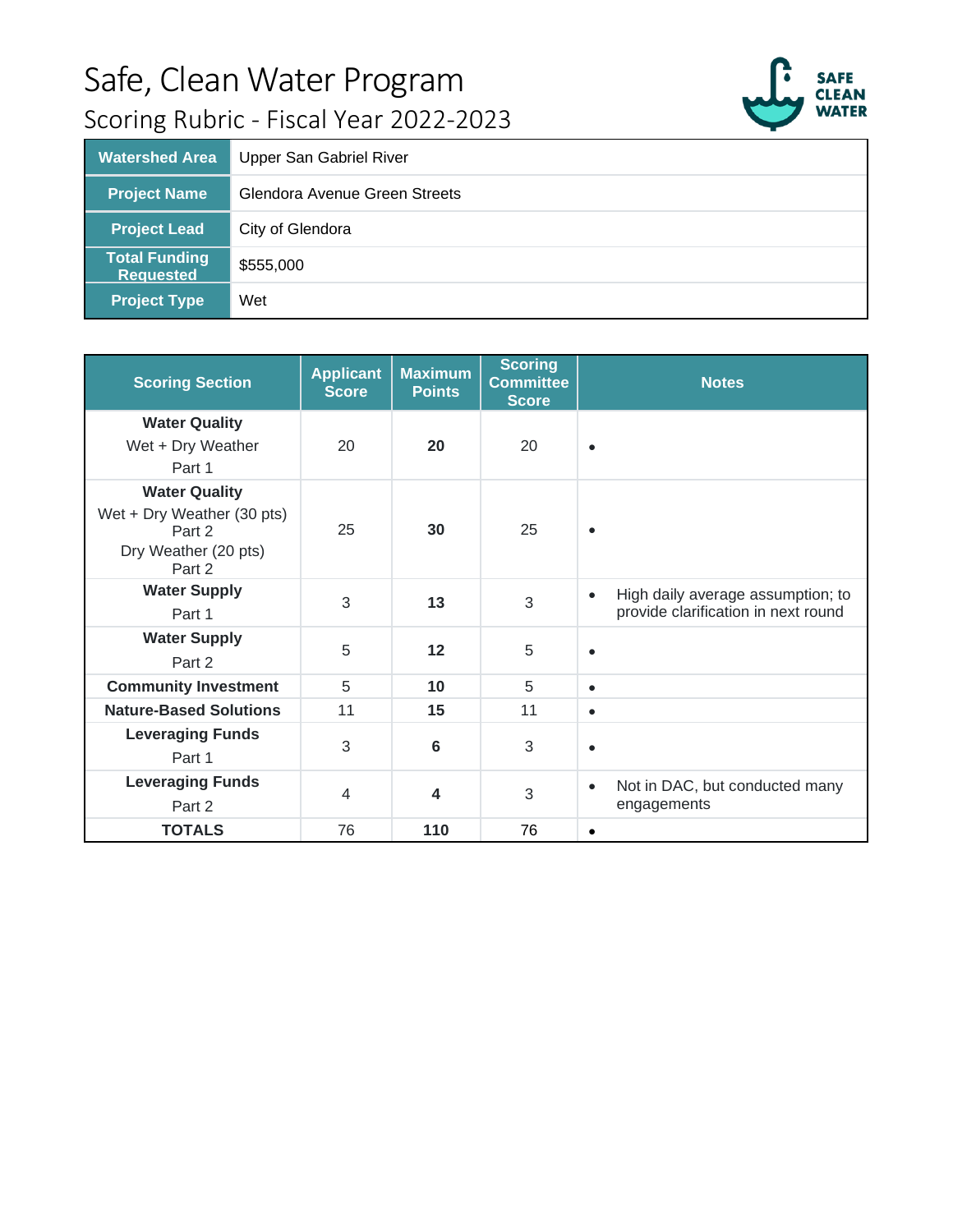

| <b>Watershed Area</b>                    | <b>Upper San Gabriel River</b>   |
|------------------------------------------|----------------------------------|
| <b>Project Name</b>                      | MacLaren Hall BMP & Park Project |
| <b>Project Lead</b>                      | City of El Monte                 |
| <b>Total Funding</b><br><b>Requested</b> | \$11,500,000                     |
| <b>Project Type</b>                      | Wet                              |

| <b>Scoring Section</b>                                                                         | <b>Applicant</b><br><b>Score</b> | <b>Maximum</b><br><b>Points</b> | <b>Scoring</b><br><b>Committee</b><br><b>Score</b> | <b>Notes</b>                        |
|------------------------------------------------------------------------------------------------|----------------------------------|---------------------------------|----------------------------------------------------|-------------------------------------|
| <b>Water Quality</b><br>Wet + Dry Weather<br>Part 1                                            | 20                               | 20                              |                                                    | $\bullet$                           |
| <b>Water Quality</b><br>Wet + Dry Weather (30 pts)<br>Part 2<br>Dry Weather (20 pts)<br>Part 2 | 30                               | 30                              |                                                    | $\bullet$                           |
| <b>Water Supply</b><br>Part 1                                                                  | 13                               | 13                              |                                                    | $\bullet$                           |
| <b>Water Supply</b><br>Part 2                                                                  | 12                               | 12                              |                                                    | $\bullet$                           |
| <b>Community Investment</b>                                                                    | 10                               | 10                              |                                                    | $\bullet$                           |
| <b>Nature-Based Solutions</b>                                                                  | 13                               | 15                              |                                                    | $\bullet$                           |
| <b>Leveraging Funds</b><br>Part 1                                                              | $\mathbf 0$                      | 6                               |                                                    | $\bullet$                           |
| <b>Leveraging Funds</b><br>Part 2                                                              | $\overline{4}$                   | $\overline{\mathbf{4}}$         |                                                    | $\bullet$                           |
| <b>TOTALS</b>                                                                                  | 102                              | 110                             | N/A                                                | Withdrawn by Applicant<br>$\bullet$ |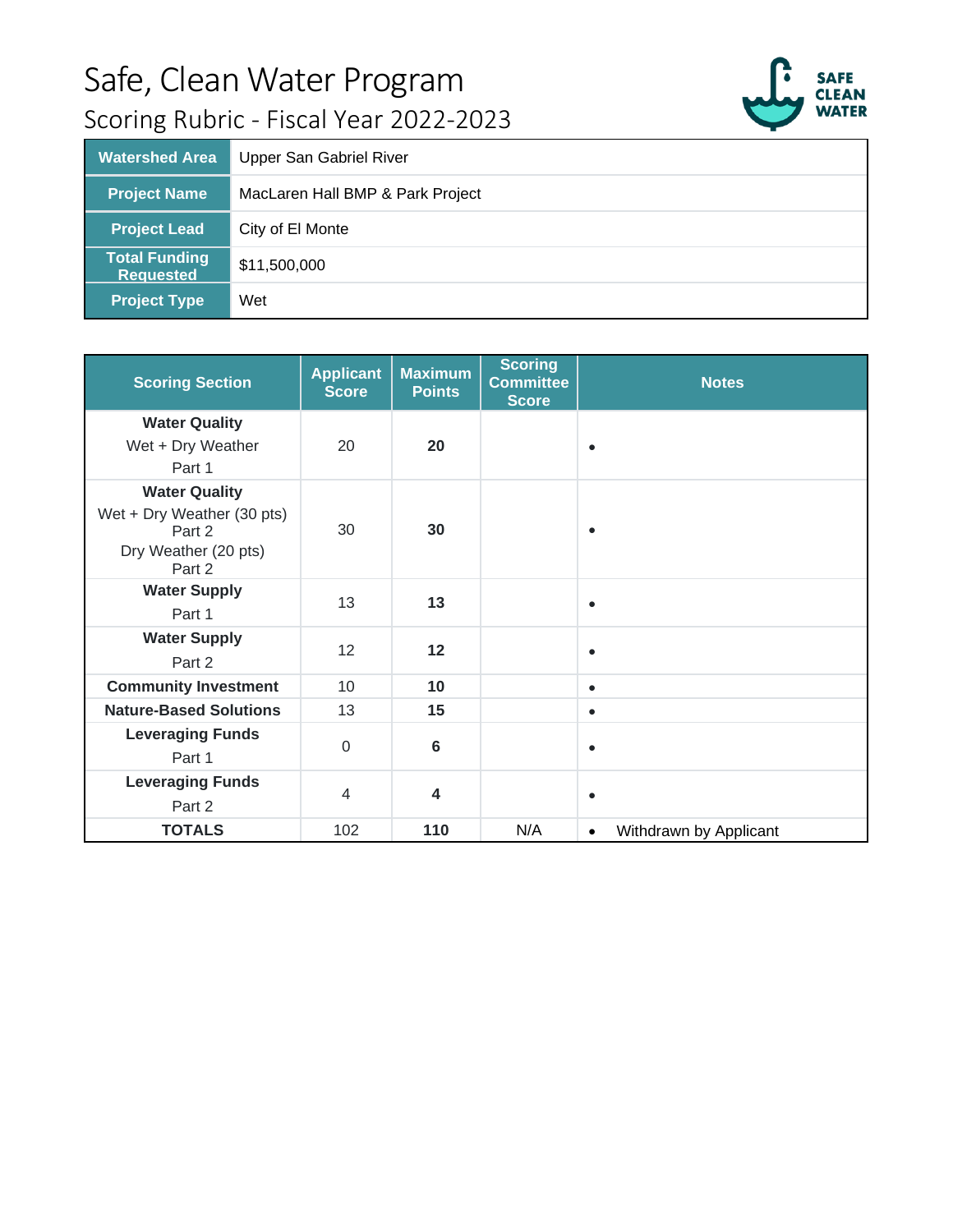

| <b>Watershed Area</b>                    | Upper San Gabriel River                            |
|------------------------------------------|----------------------------------------------------|
| <b>Project Name</b>                      | <b>Marchant Park</b>                               |
| <b>Project Lead</b>                      | East San Gabriel Valley Watershed Management Group |
| <b>Total Funding</b><br><b>Requested</b> | \$675,000                                          |
| Project Type <sup>"</sup>                | Wet                                                |

| <b>Scoring Section</b>                                                                         | <b>Applicant</b><br><b>Score</b> | <b>Maximum</b><br><b>Points</b> | <b>Scoring</b><br><b>Committee</b><br><b>Score</b> | <b>Notes</b>                                                        |
|------------------------------------------------------------------------------------------------|----------------------------------|---------------------------------|----------------------------------------------------|---------------------------------------------------------------------|
| <b>Water Quality</b><br>Wet + Dry Weather<br>Part 1                                            | 14                               | 20                              | 14                                                 | $\bullet$                                                           |
| <b>Water Quality</b><br>Wet + Dry Weather (30 pts)<br>Part 2<br>Dry Weather (20 pts)<br>Part 2 | 30                               | 30                              | 30                                                 | $\bullet$                                                           |
| <b>Water Supply</b><br>Part 1                                                                  | $\Omega$                         | 13                              | $\mathbf 0$                                        | $\bullet$                                                           |
| <b>Water Supply</b><br>Part 2                                                                  | 2                                | 12                              | $\overline{2}$                                     | $\bullet$                                                           |
| <b>Community Investment</b>                                                                    | 5                                | 10                              | 5                                                  | $\bullet$                                                           |
| <b>Nature-Based Solutions</b>                                                                  | 10                               | 15                              | 10                                                 | $\bullet$                                                           |
| <b>Leveraging Funds</b><br>Part 1                                                              | N/A                              | $6\phantom{1}6$                 | $\mathbf 0$                                        | $\bullet$                                                           |
| <b>Leveraging Funds</b><br>Part 2                                                              | $\overline{4}$                   | $\overline{\mathbf{A}}$         | $\overline{2}$                                     | No prior outreach<br>$\bullet$<br>5 letters of support<br>$\bullet$ |
| <b>TOTALS</b>                                                                                  | 65                               | 110                             | 63                                                 | $\bullet$                                                           |